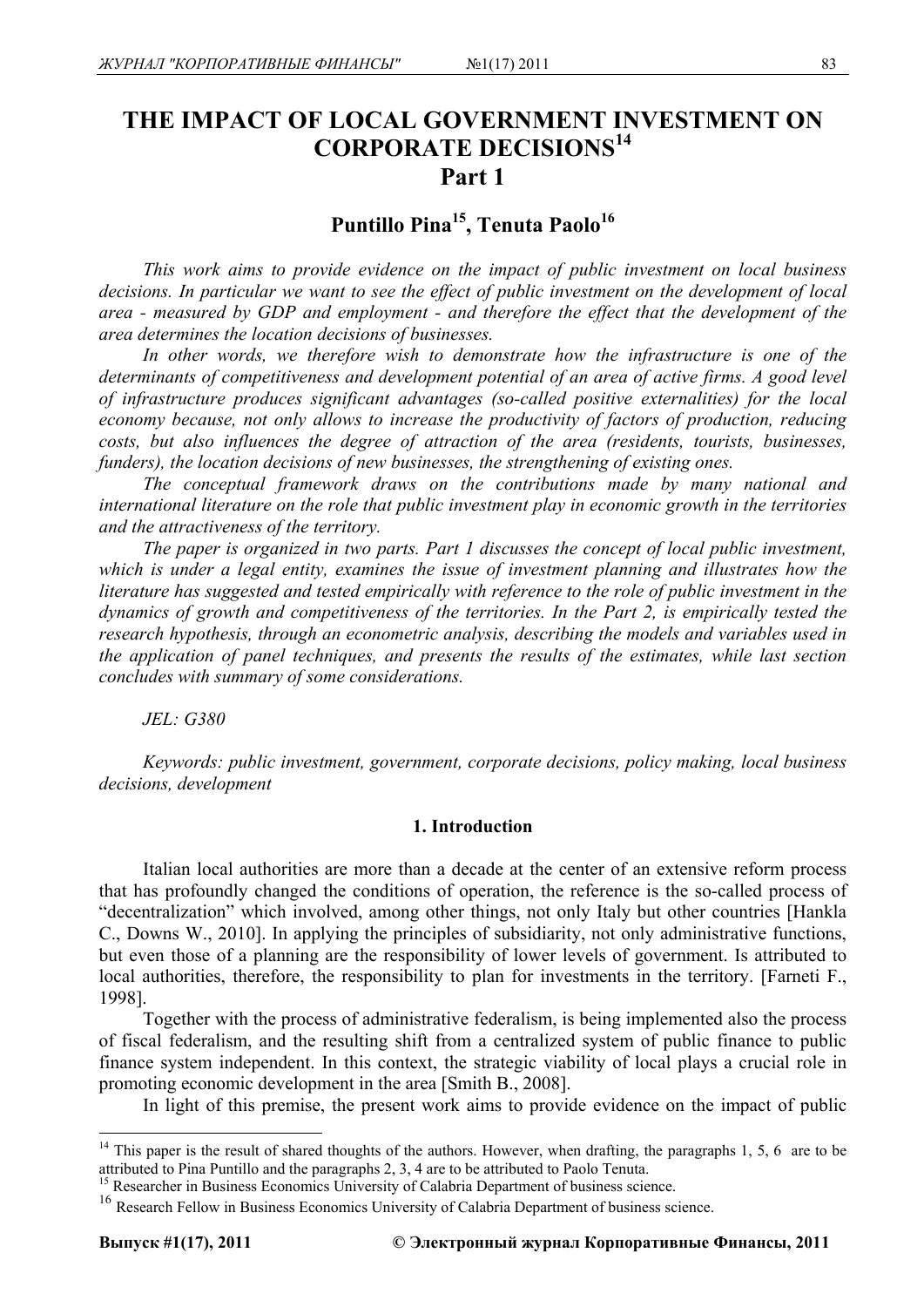investment decisions have on local business. In particular we want to see the effect of public investment on the development of local area - measured by GDP and employment - and therefore the effect that the development of the area determines the location decisions of businesses.

It will illustrate the economic theory to support research that would lead, I will explain the concepts of current expenditure and capital expenditure, and after specifying the differences, not only in terminology, between investment spending and capital spending, will be analyzed management aspects, accounting and financial investment decisions by local authorities. It will then detail the importance, in terms of policy, for careful planning and prior assessment of the investment. Finally, the main effort was put into empirical research and analysis of results that have resulted.

The provision of infrastructure is therefore one of the determinants of competitiveness and development potential of an area of active firms. A good supply of infrastructure in fact have positive externalities<sup>17</sup> for the local economy, increasing the productivity of factors of production and reducing costs. Moreover, the presence of good service quality influences the degree of attraction of the area (residents, tourists, businesses, donors): the infrastructure is therefore crucial for the location of new businesses, strengthening existing ones and the attractiveness of the territories.

In light of the interest that these studies raise the scientific community, and given the current and practical implications on local economic systems (we refer to the forecasts of the central government to reduce transfers to local authorities) the quantitative analysis focuses directly on capacity of local public expenditure for investments "to determine" the economic growth of regions.

In other words, the econometric analysis aims to demonstrate that the main local public investment "determine", "influence" the levels of development of territories.

The main assumption is that you want to verify that an increase in investment spending increases the wealth of the territories. Moreover, whereas in recent years has been adopted the political strategy of using the civil service employment as a driver, it is believed that employees of public institutions has absorbed most of the available financial resources that could instead be devoted to investment and that could favor economic development, so it is assumed that staff costs have a negative impact on growth of the area and therefore on the location decisions of businesses.

If you look at the budgets of public administrations, in fact, the amount allocated for current expenditure always exceeds that of capital expenditure, in other words, public authorities allocate financial resources to pay the costs of mandatory (including almost all the costs current), to the detriment of those discretionary which are precisely the costs of investment.

It is therefore considered that if the investment costs are a driving force of economic development, because they are "held back", "bound" by the staff costs, then the public sector is a major constraint to local development in the light of this argument it is assumed that staff costs negatively determine the levels of development.

Through a multivariate linear regression model estimated by OLS using panel data techniques the research hypotheses that we want to prove are the following:

Hypothesis H1: the increase of the surface, increases the level of regional development.

Hypothesis H2: the increase of investment spending, raise the level of regional development.

Hypothesis H3: the increase of personnel expenses, decreases the level of regional development.

Hypothesis H4: in Center North geographical macro-area shows a higher level of development, thus determining the location of the joint development of the territory.

## **2. Public expenditure in the laws of accounting and accounting theory**

The term "public expenditure" means the disbursement of economic assets by the state and other public bodies to produce goods and services to meet the needs of the community. [Farneti F.,

1

 $17$  The positive externalities consist in a particular activity produces benefits in the hands of other parties not directly involved in that activity.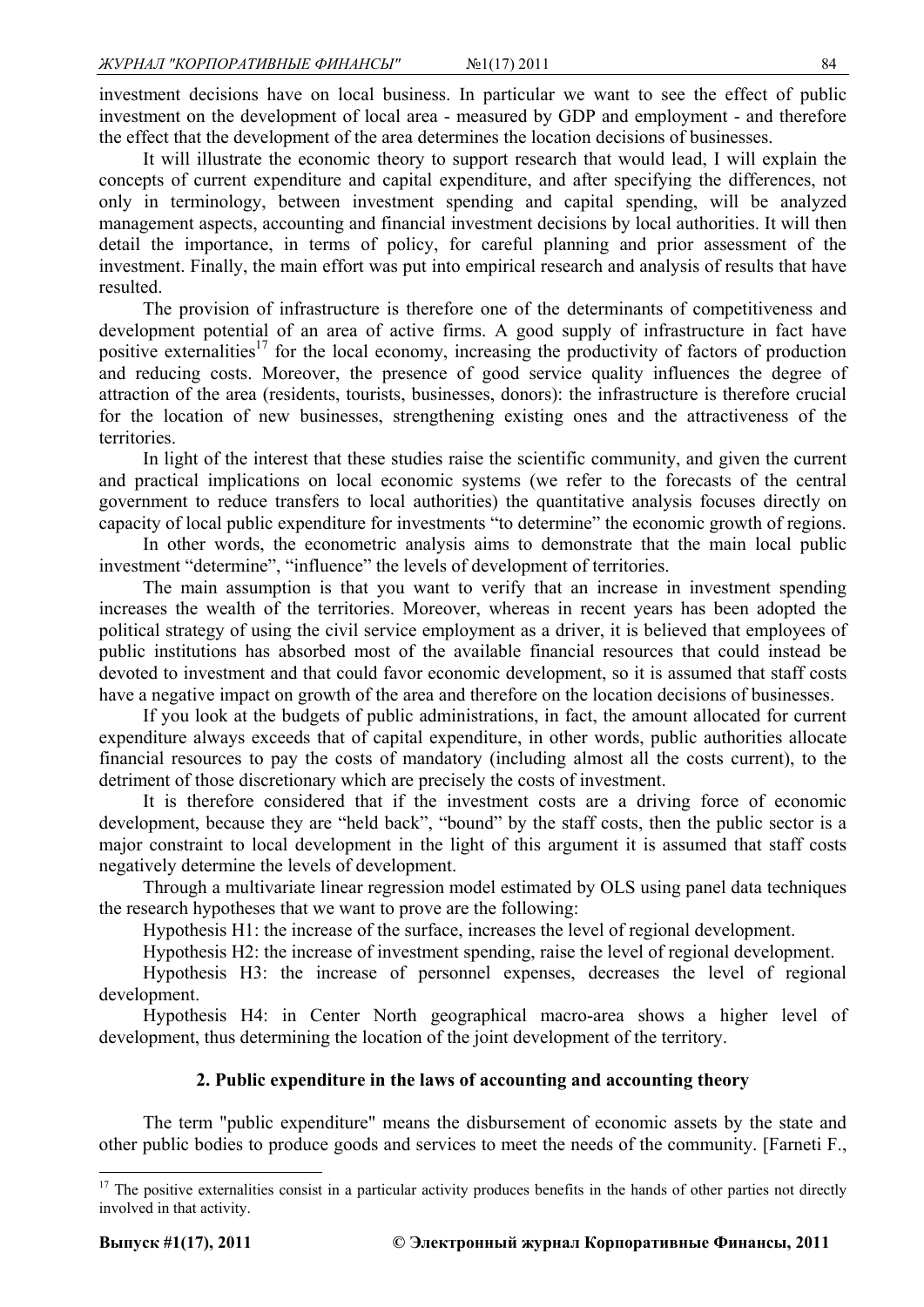1998].

In our financial system, the payment of any expenditure should be a substantive law that is the source of legal expenses, as well as a special appropriation in the budget that has as a necessary tool for the material implementation of the substantive law imposing an obligation or entitles it to make the same expenditure [Buscema S., 1971].

Public expenditure can be distinguished by different criteria and the influence of such distinctions, of course, influences the allocation of the burden.

Among the various classification criteria the distinction between current expenditure and capital expenditure is of particular importance. First, the mandatory financial statements for local governments, issued by DPR 194/1996, reproduce this categorization, representing, respectively, the Title I and Title II of Part I of the annual budget expenditure. Therefore the distinction between current expenditure and capital expenditure in terms of the notes first budget balances (whether partial or total). Moreover, it is particularly important in relation to hedging of financial needs generated by such fees: it is known that the first constitutional law in 2001 decided that the borrowing is permitted only to finance capital expenditure. It is, therefore, necessary to clarify what is meant by investment spending.

## **3. Public spending for local investments. Accounting and financial aspects**

The issue of investment and, consequently, that of the related sources of funding has always been one of the most interesting aspects of the management of local resources, as will be detailed in paragraph 6, and the effects directly and indirectly determine the relevant territory [D'Aristotile E., 2009]. Nevertheless, the legislature has long declined to provide a clear and full definition of the term "investment" [Puddu L., 2005].

Regarding Italian commercial law, in fact, the concept of "investment" has been fully defined only recently.

The legislature originally introduced the distinction between current expenditure and investment expenditure in 1964 with Law No 62, c.d. Curtis Law, in place of the distinction between ordinary expenses and extraordinary expenses, simply define the cost of investment (or capital account) as those expenses related to direct investments and indirect, as well as in operations for granting loans. The same position was adopted by the legislature in 1979 when the accounting reform of Local Government of the DPR No 421. Even the Legislative Decree No 267 of 2000 provides a precise definition of the criteria necessary to distinguish from those in current expenditure and capital investment by the latter.

It was not until 2001 that the Constitutional Court began to initiate a process of clarifying the concept of local public investment.

The exact definition of investment expenditure is relevant when the financing of this expenditure does not provide you with the ordinary means, having put the constitutional law No. 3/2001 (reform of Title V of the Constitution) an absolute prohibition on borrowing for purposes other than investment.

In particular, the new art. 119, paragraph 6 of the Constitution to provide for municipalities, provinces, metropolitan cities and regions the opportunity to borrow only to fund "investment expenditure".

However, while identifying the cost of investment as the only type of expenditure for which shall be no borrowing from local government, the legislature does not dwell on their exact specification.

Consequently, just as a result of the ban on borrowing costs for non-investment posed by constitutional law No. 3/2001, was now the subject of debate the exact definition of "investment expenditure."

The Legislature returned to the issue with two further initiatives:

1) The Finance Law 2003 which introduced a penalty system that provides for the nullity of the acts and agreements adopted in violation of Art. 119 6 ° c. Constitution, and the possibility of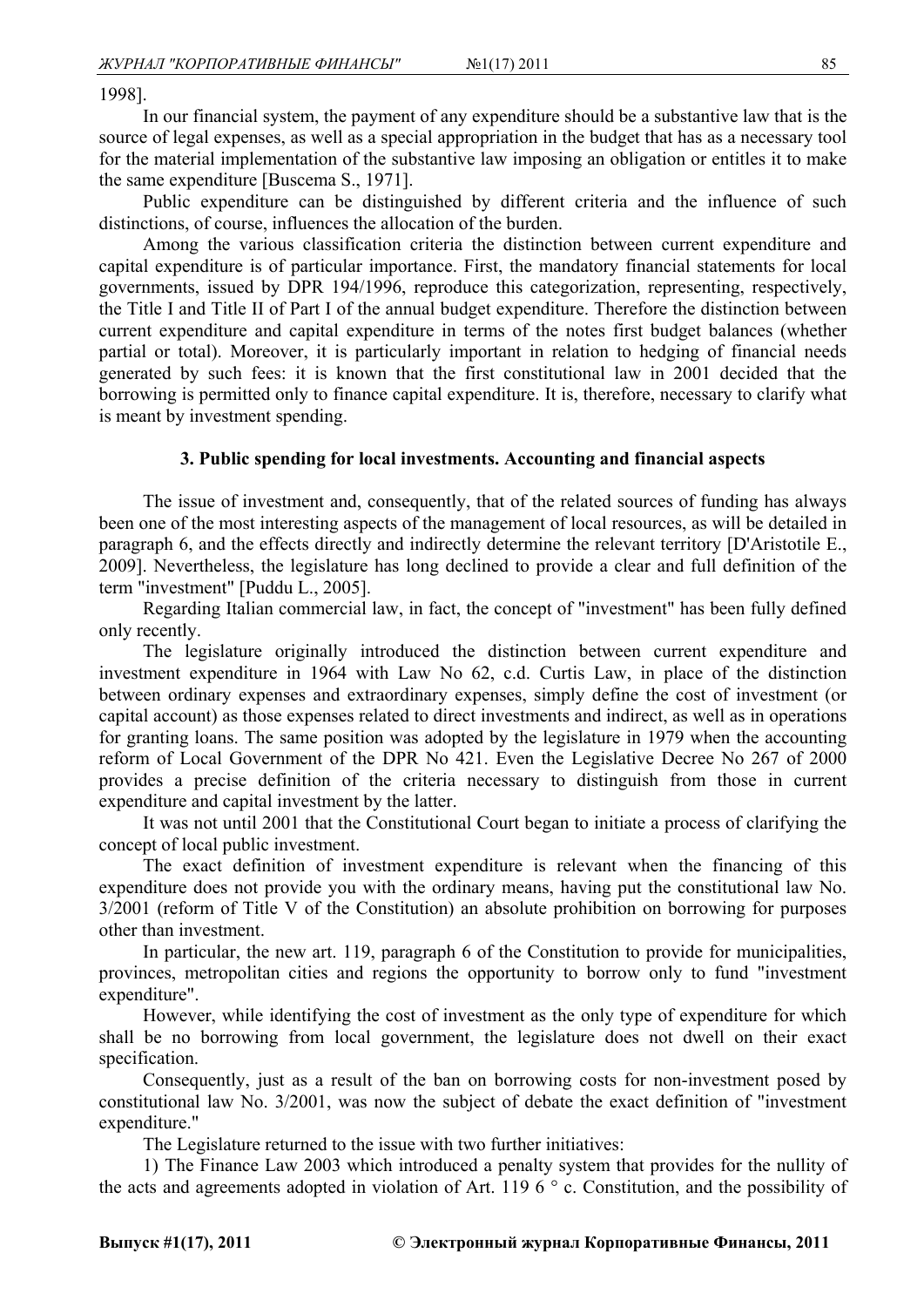the Court of Auditors to impose a financial penalty to the administrators who take the relevant decision;

2) The Finance Law 2004 (Law No. 350/2003) which was due to give practical effect to the prohibition of borrowing for investment expenditure, providing for the first time a complete definition of "debt" and "investment". This law is an important step because it sheds light on a topic of discussion among theorists and operators of the sector in recent years.

In the legislature, in particular, art. 3 of FL 2004, paragraphs 16 to 21, listed the types of debt eligible for the purposes of Article 119, paragraph 6 of the Constitution and listed the items of expenditure to be considered investments for the same purposes.

The list of types of investment and debt was previously subject to change by decree of the Ministry of Economy and Finance, after Istat: this is available to paragraph 17, fourth period, and paragraph 20, art. 3 of the Finance Law 2004; these paragraphs, however, were later declared unconstitutional by the Constitutional Court ruling No. 425/2004.

The opinion expressed by the sentence no 425/2004 originated is found in art. 3, paragraphs 16 to 21 of Law No 350/2003 by certain provinces and regions [Barbero M., 2005], the Court declared the legitimate contested paragraphs, with the exception of Section 17, last sentence, and 20, which give the Minister of Economy and Finance after hearing the ISTAT, the power to have a decree with modifications to the types of "debt" and "investment" for the purposes set out in Article. 119, sixth paragraph of the Constitution.

Beyond the judgments of constitutionality it is important to remember that the sentence in question has, however, strengthened the prohibition on borrowing for investment expenditure for the smaller local authorities (with the exclusion, then, the central government) already placed with the law Constitution of 2001.

#### **4. The distinction between investment expenditure and capital expenditure**

In the light of legislative changes on local authority borrowing for investment expenditure it is useful to make a careful examination of the classification of capital expenditure and investment.

It is wrong to think that capital expenditure and investment are identical. When it comes to investment in the local budget means essentially public works, as defined by art. 2 of Law 109/1994: "Activities of construction, demolition, restoration, renovation and maintenance of services and facilities ..." and their acquisition and sale, exchange, maintenance, renovation [Marotta G., 2004].

The concept of capital expenditure instead assumes a broader meaning. It includes, in addition to investment costs (over the cost of public works), but all other expenses and deferred expenses that increase the fixed assets of the entity, such as purchases of motor vehicles, equipment, investments, contributions, capital transfers and in general all the costs that constitute two essential criteria [ODCEC Ivrea, Pinerolo and Turin, 2008]:

1) the recurrence,

2) the object of expenditure and its place in the budget.

The first criterion is generally used to distinguish in the current account balance from the capital. The definition of capital expenditure actually derives from the definition of current expenditure which is characterized by normal conditions [Circular of the Ministry of the Interior No 11/1978]: capital expenditures are therefore in the nature of extraordinary expenses ie those that do not occur with a high degree of regularity and continuity.

The second criterion refers instead to the nature of expenditure on the basis of the following "interventions" allocated to Title II, which are identified by the DPR 194/1996:

01 acquisition of real estate

02 onerous expropriation and services

- 03 purchases of specific achievement in economics
- 04 use of third party assets for achievements in economy
- 05 acquisitions chattels, machinery and technical scientific equipment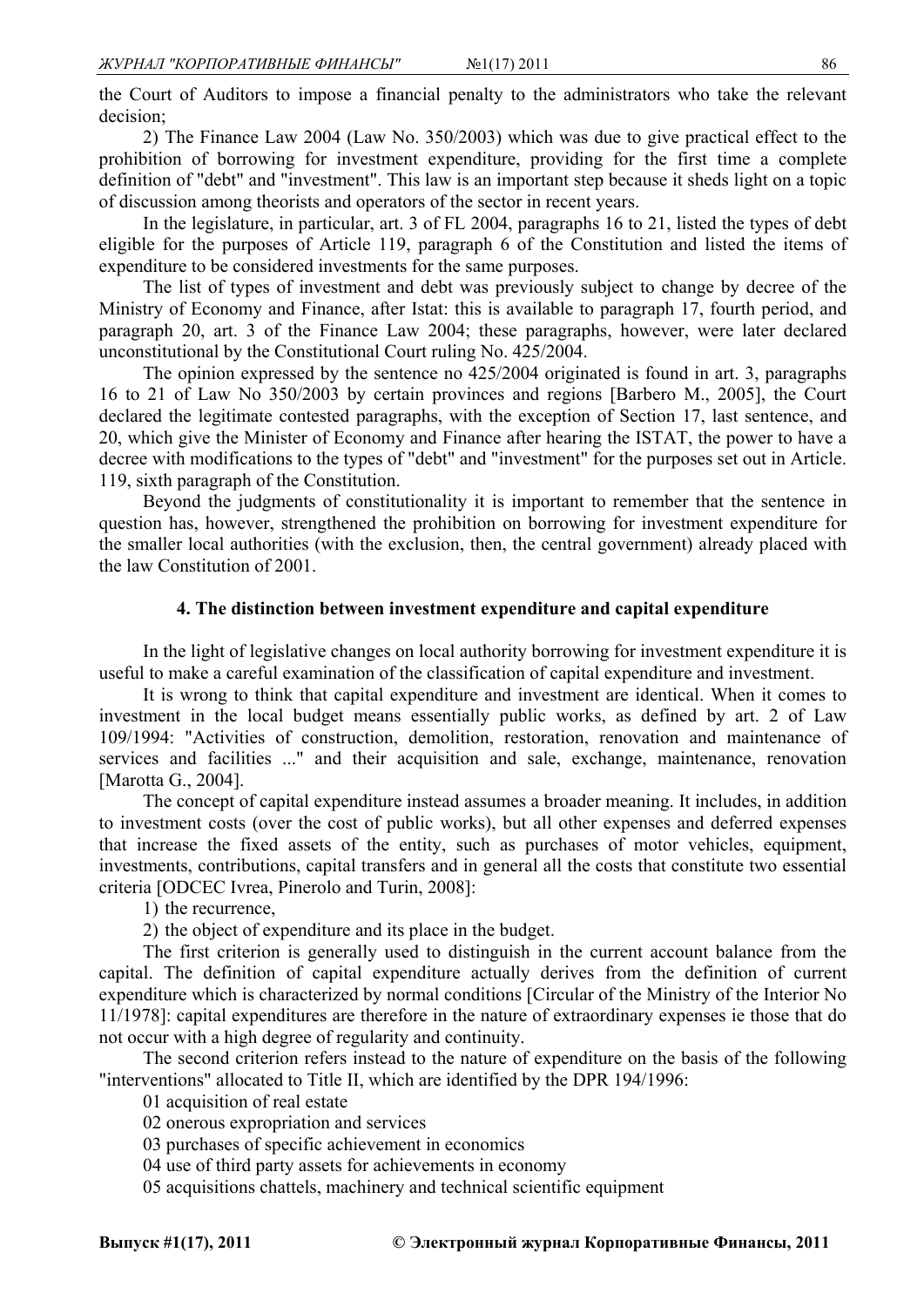06 external professional contracts 07 capital transfers 08 shares 09 injections 10 concessions of credits and advances

These items constitute the then capital spending, broader category than the investment costs, according to the doctrine for a proper allocation of an event management including the cost of investment is necessary to determine, for each intervention of Title II capital expenditures, if you take charge of the characteristics of "investment" [Baldi L., 2005].

Spending takes on the characteristic of investment expenditure if it is on all the assets, tangible and intangible-owned repeated participating for several years paid and productive processes of local authorities and that, as such, are shown as the balance sheet [Di Massa P., 1989; D'Aries C., D'Atri A., Mazzara L., 1998], and also participate in the determination of income for the year with their depreciation. In other words it can be assumed that the 'investment expenditure' are all those incurred by local authorities for construction and/or acquisition of property, not for normal consumption and, therefore, are permanent facilities available to local communities, which would increase the assets [Falcone G., 1998; D'Aristotile E., 2000].

This will come to the conclusion that the cost "investment" are a subset of capital expenditure are characterized by these fundamental elements just mentioned.

Among the measures of expenditure of Title II, the ones that no transactions can not give rise to an investment are transfers of capital and credit allocation.

The first recorded disbursements to institutions with a special agencies, companies and households in the form of grants, allocations, subsidies characterized by the absence of a countervailing obligation on the recipient and the purpose for which they are granted (or construction works Repeated acquisition of property in fertility). However, if capital transfers are provided for the benefit of persons belonging to public administrations, they are considered investments.

The second, however, collect the payments in favor of special and associates and subsidiaries for operations in support of cash imbalances which occurred during the year, the same intervention as to include those "movements of funds" for the transfer of funds out of cash only. Again we cannot talk because the logic of investment income and balance sheet amounts reported in the intervention and then paid for the shares are paid credits [D'Aristotile E., 2004].

It can be argued therefore that the distinction between investment and expenditure in capital account is limited to transfers of capital to private entities not included within the government sector, and granting of loans and advances. These two cases are capital expenditures but investments financed through debt, all other cases of investments are properly capital expenditures.

# **5. Investment planning in a logic of policy**

The implementation of public investment that generates revenue and expenses is reflected in the annual budgets of local government as a result of the physical, economic and environmental aspects related to the location of infrastructure.

The choice of investments, the responsibility of policy makers, must be based on two types of analysis, one on historical data and the other on prospective data. The first will establish the status quo before the investment: the financial and fiscal health, any leeway in the budget concerning government infrastructure, the stock of heritage buildings (residential, industrial, commercial) and the estimates of urban development, the level of public services offered, and the main difficulties to cope with the effects caused by the infrastructure (increased needs of the area), the second will simulate the projection of the main items of income and expenditure based on assumptions on the effects on the administration in an appropriate timeframe. In particular, we should check whether the entity will incur additional costs in the future or the need for new investment in urban development and its financial capacity to fulfill them [Morese F., 1982].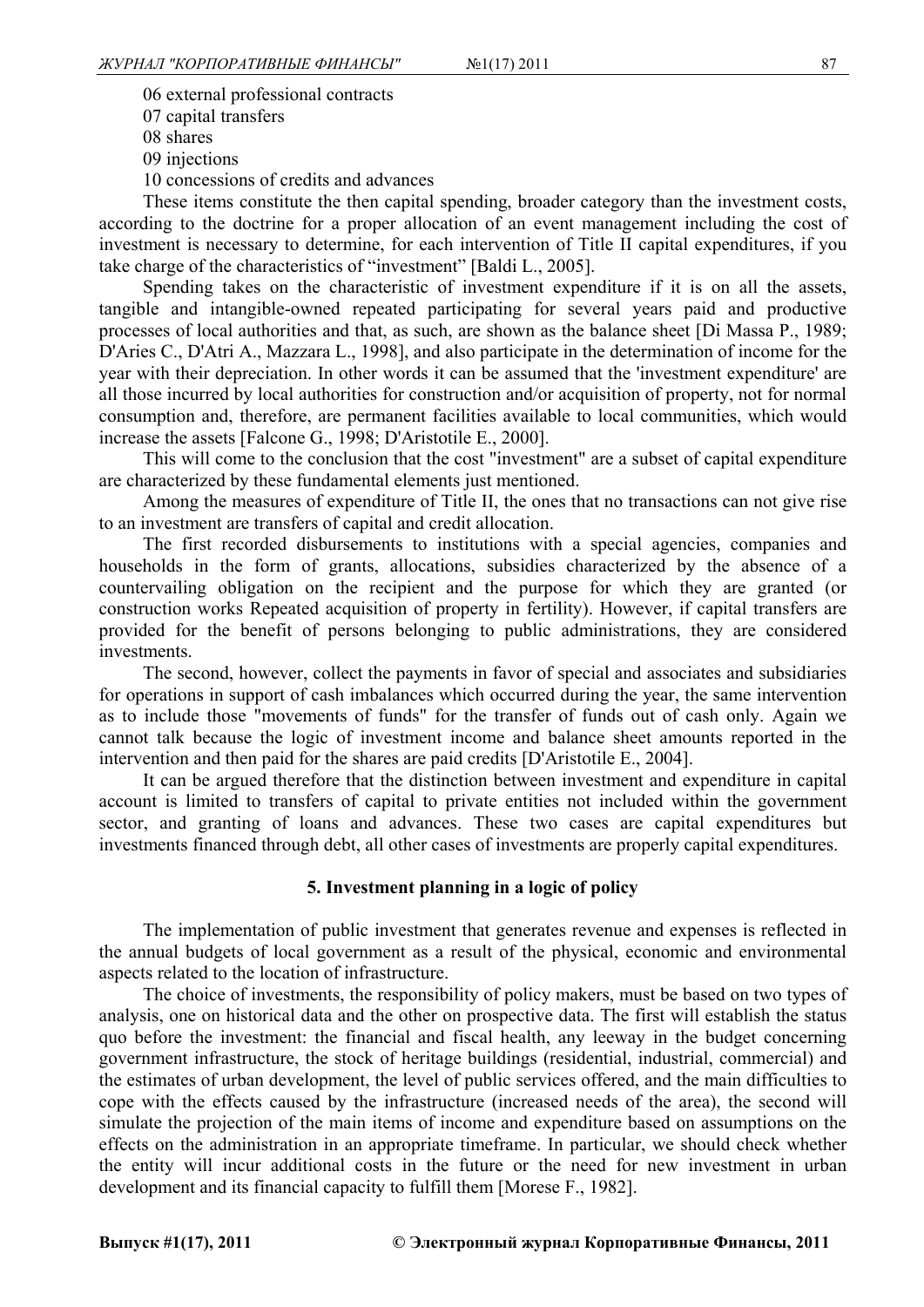In addition, the financial analysis should consider the time dimension. The temporal dimension concerns the timing of payments. The determination of the time horizon should be made on the basis of the timing of the effects induced by the infrastructure, divided into three phases:

1) the stages prior to implementation;

2) the lifetime of the infrastructure;

3) an initial period of operation in which they begin to manifest the territorial changes brought about by the infrastructure, modification of urban development, location of new industrial facilities etc..

From a macroeconomic perspective, the choices inherent in large infrastructure projects have to meet strategic logic multi-level (regional interests, national and EU) and require the sharing of information between stakeholders and their involvement in the construction of consensus. From a business point of view but their implementation requires, in addition to the evaluation of design alternatives, a careful evaluation of policies for financing the work. The investment choices are in fact a decisive influence on economic and financial balance of future budgets of the institution [Giacomelli P., 1998].

A body or board was thus set up to approve the business plan, which is a legal requirement for the resolutions approving the execution of investment projects and for decision-taking on mortgages [Article 200 Tuel]. The business plan must be drawn to determine the price for the service are able to ensure balance both economic and financial investment. An investment is characterized by economic equilibrium when, in the time chosen for its assessment, the discounted stream of revenues from the investment is at least sufficient to cover the amount of discounted costs, including depreciation charges technically and financially.

An investment is characterized by financial stability when, in the period chosen it is able to produce, for each financial year, a volume of financial resources that can help you meet the amount of cash outlay for the reimbursement of the funds received and management of 'invested in the

The overall assessment of a proposed investment therefore requires:

1. Analysis of user needs which fall on the technical and economic feasibility of various financial and investment alternatives. The choice will fall on that project whose benefits outweigh the costs incurred;

2. Analysis of capital expenditure inclusive of VAT, the period in respect of which express an opinion of convenience, financial charges and capital repayments in relation to the choice of financing, management and financial burdens on indirect entity's financial statements, once the investment, and any major or minor resources for the benefit and / or the budget itself;

3. The timetable for the drafting of the final and executive projects, procurement of funding sources, and the procedures for the identification and choice of partner, foster care and the start of work and closure of work and testing;

4. Time to feature the work, and / or system.

# **6. The role of public investment in the dynamics of growth and competitiveness of the territories**

The empirical economic literature to support the axiom that the allocation of public works, infrastructure, physical capital and in general public, is a positive factor for the development and competitiveness of regional economies is significant, both nationally and internationally. Are numerous and related to various land areas that are empirical work support the idea that the growth of capital generated by public spending on infrastructure to provide a positive and significant contribution (although greater or lesser extent depending on the circumstances) to productivity local private sector [Atukeren E., 2005], and to output growth and production [Romp W., De Haan J., 2007; Sanchez-Robles B., 2007].

This seems to have happened in the U.S. during the 70s and 80s of last century [Eberts, 1986; Eberts, 1990], in regions and large areas Metropolitan Germany and France [Aubert and Stephan, 2000; Kemmerling and Stephan, 2002] and in the Spanish [Boscà et al., 2001].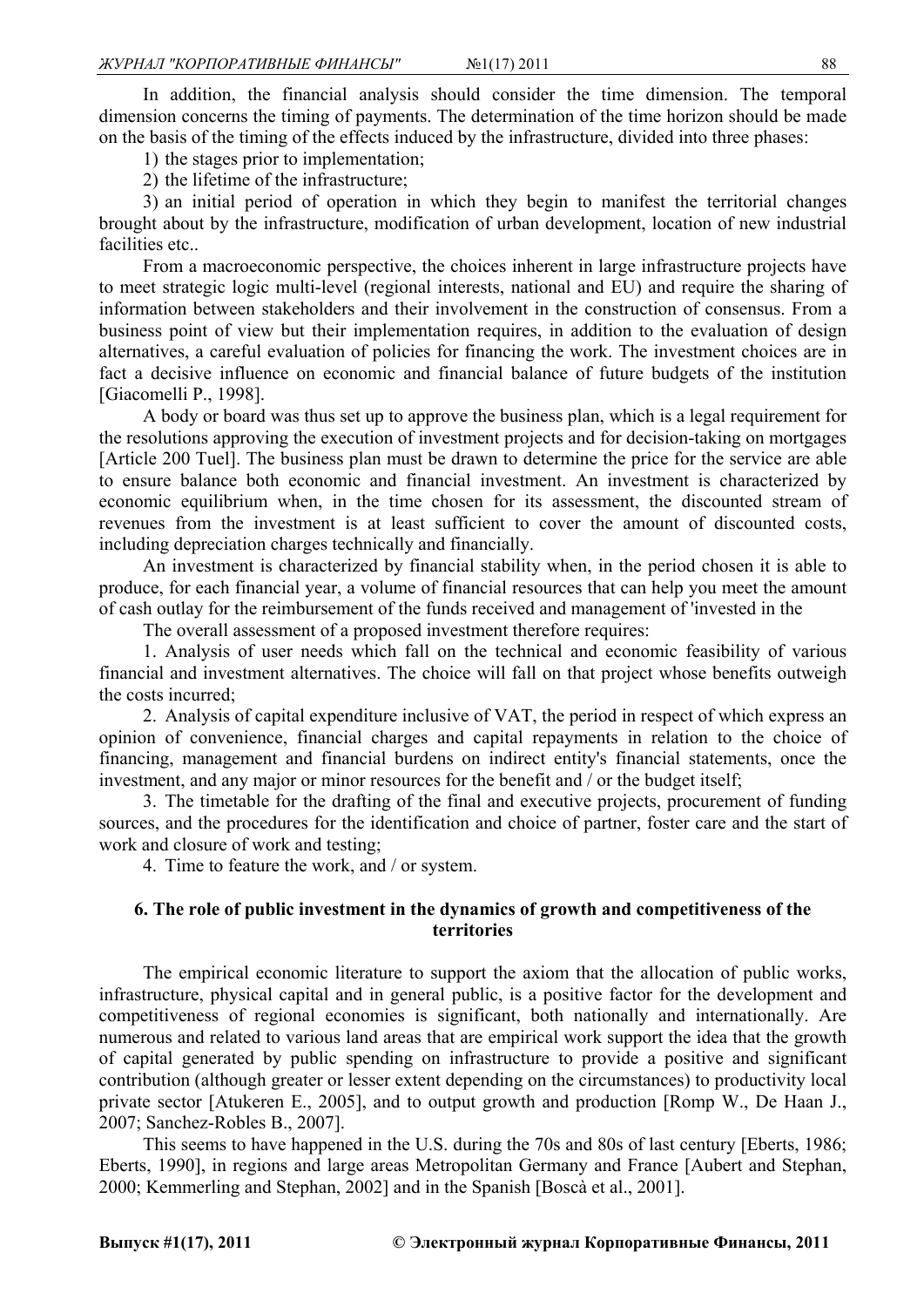In fact from the thirties, the economic literature array Keynesian had sealed the importance of investment in infrastructure for their ability to trigger a multiplier effect on the demand side and create the preconditions for the growth of a country [Tondini E., 2008]. In particular, Keynesian models predict that in the short term infrastructure spending has a positive impact on GDP and employment and spending that very purpose is to support employment in the early stages of adverse cyclical, passing the long-term capital investments provide a public positive contribution to GDP thanks to the stimulus given to investment in private capital, public and private capital would therefore be complementary (crowding in) and not substitutes. [Di Giacinto V., Micucci, G. Montanaro P., 2009].

On the issue of the macroeconomic impact of infrastructure is important to remember the empirical literature of Aschauer: in his studies on the productivity of public capital for the U.S. [1989a; 1989b], he introduced an aggregate production function approach with static single equation, in which the public capital was treated the same as the input of labor and private capital. The author was a large positive effect of public capital on U.S. GDP, suggesting that public investment would be self-financing through higher tax revenue.

A large empirical literature has taken the building on the work of Aschauer and some authors [Baxter and King, 1993] have explored the complex channels through which public capital exerts its effects on the wealth produced in a general equilibrium framework: directly, because the investment in infrastructure is part of GDP, indirectly, as the public capital can influence the level of other inputs, such as employment and private capital.

Also with regard to Italy, Fabiani and Pellegrini [1997] show that in addition to training and geographical location, infrastructure spending has been a determining factor for economic growth both for the convergence of the Italian provinces during the period 1952-1992.

In light of the above and supported by the different economic theories can therefore be said that public investment in infrastructure have a significant impact on GDP, employment and overall economic growth in the territories. At local level the implementation of the investment produces widespread benefits: in general increases the competitive differentiation of the territories and thus the degree of attractiveness of those relying on the effects of Keynesian type.

In particular the provision of local public investment on the one hand affects the economic, social, environmental (changes in residential property settlement and productive system of mobility, environmental framework, labor markets and real estate, increase/decrease of population) and secondly generates growth in demand for and supply of public services caused by changes in infrastructure and changes the tax and local government involved [Barman TR, Gupta MR, 2010].

Essentially, therefore, the infrastructure is one of the determinants of competitiveness and development potential of an area of active firms: the presence of infrastructure of good quality affects the level of development and consequently on the location of new businesses the reinforcement of existing ones and the degree of attractiveness of the territories.

It is necessary and proper to make a further clarification and to dwell on another aspect: the role of adequate infrastructural facilities is crucial not only economic growth but also in reducing regional imbalances.

The reasons given to support a policy of expansion of infrastructure facilities are in fact generally focus on the objective of creating conditions that promote growth, expansion and efficiency of the economy, on the one hand, and the reduction of inequalities and achieving greater economic and social cohesion, on the other [Di Palma M., Mazziotta C., 2003].

An extensive analysis of literature has attempted to interpret the economic and territorial disparities and to develop policies and actions to create conditions for achieving a substantial economic and territorial cohesion among countries and between regions within each country. Theories of the fifties and sixties, with the important work of Hirschmann [1958], Perloff [1963], Hansen [1965], followed in subsequent years based on significant contributions empiricalquantitative analysis, including remember those Biehl [1986] and more recent ones of Barro [1991], Barro and Sala-i-Martin [1992], Costa-Font J., Rodriguez-Oreggia E., [2005] and Giuranno MG [2009].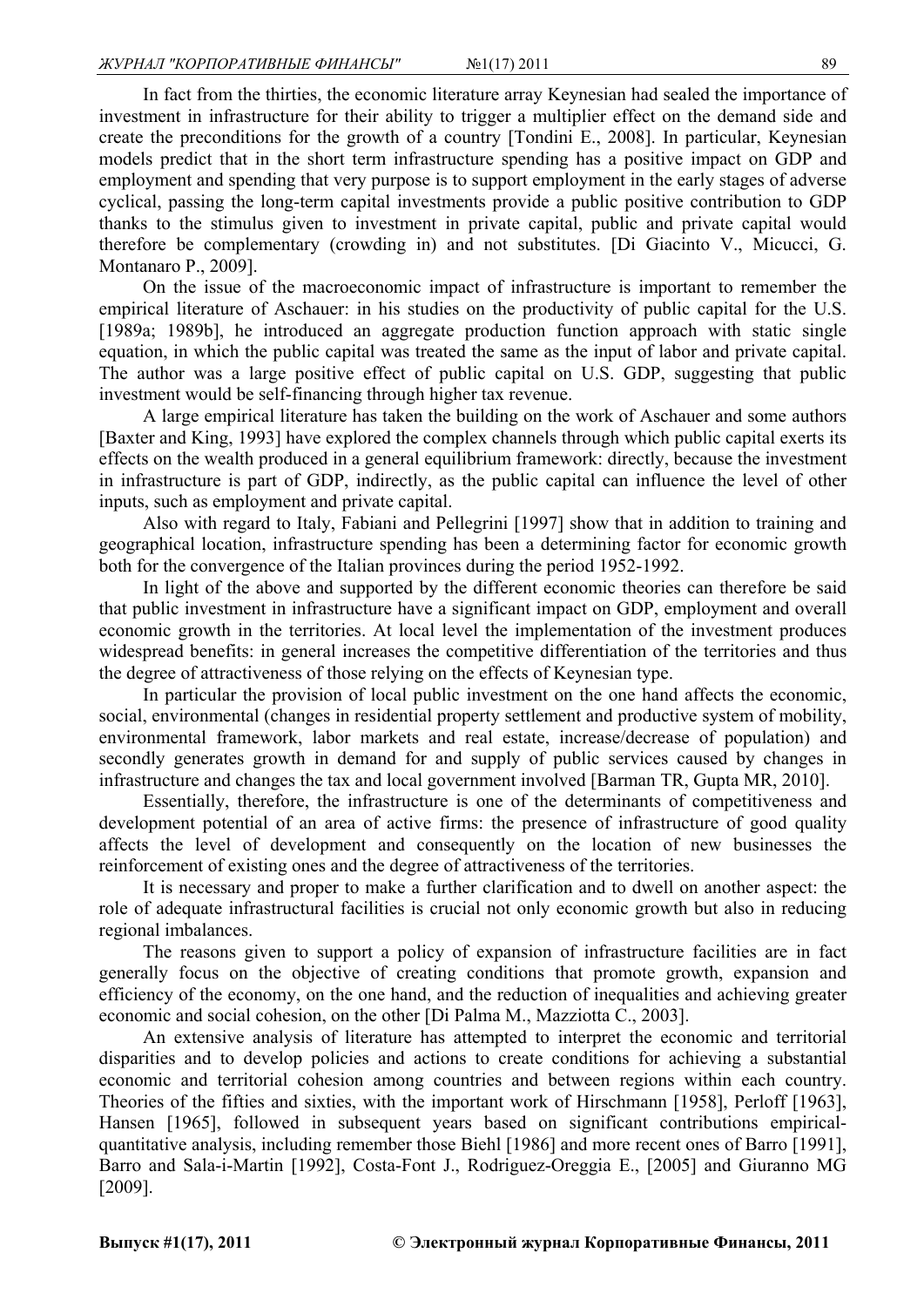All these authors essentially argue a theory of skiing: the infrastructure plays a significant role (along with other variables, of course) when determining a growth process more pronounced in the lagging regions, such as to reduce the existing regional disparities and enable the start of a process of convergence of regional economies with different levels of development.

Own public investment can be the engine of economic and social development, to activate the lever to overcome or at least reduce the territorial duality of our country. Italy is one of the countries where it persists a long time the territorial divide between North and South.

He even notes that the Italian case is the only example of a country where internal differences have never been significantly reduced: between 1955 and 2005, unlike what happened in all other nations, the Italian regions lagging in development have not been able to show growth rates significantly above the national average [Iuzzolino G., 2009].

Ultimately, the Italian economic dualism, which sees a significant proportion of the population reside in a very poor than the national average, is far more serious than other countries with similar levels of development and approaches, however, to an uneven playing field that characterize the less economically advanced countries.

Spatial inequalities in Italy are of a structural nature. The internal disparities of income now appear significantly higher than all nations in comparison with levels of development comparable to ours. That is to say that the question of southern Italy is placed on dimensions of particular gravity, not only in the economic history of our country, but also by international standards.

For the purposes of comparison, it is significant to consider the case of Germany, another country with strong traits of territorial dualism.

It is to be noted that the government action of Germany in the years after reunification (October 3, 1990) was characterized by tenacity and consistency in the point towards the goal of recovery of the gap between the two parts of the country in terms of production, infrastructure and Wellness, a non-negligible costs.

PROBLEMS: While recognizing the considerable efforts made in an attempt to restore the eastern Länder in the united Germany, but you can not hide the fact that the result has not yet been reached: the process of rapid growth in the first years after reunification was followed by a growth phase slow and insufficient to fill the gap with the western regions in a short time. However, it acknowledged the success of the policies offered to the public in having the reunification of the Eastern Länder an allocation of infrastructure level equivalent to that of the rest of the country, which has not yet happened in Southern Italy [Martinez Oliva JC, 2009].

The comparison between the German experience and our South, but with due caution related to the different historical and institutional conditions and different initial factor endowment, it is therefore instructive in that it allows to confirm the anomaly of the Italian dualism in the European market. The Italian dualism is presented in relation to productivity, income, employment and also with regard to public investment: in particular, in Italy there is a gap in infrastructure is strong compared to other industrialized European countries, both within and between the South and the Center North.

The causes underlying these differences are many and not all be controlled at national level between the various causes is important to remember above all the need to contain public spending that occurs every year more and more relentless with the Pact of Stability and Budget Laws. Also at European level, the analysis shows that the level of public investment has been determined in recent years by income taxation policies and particularly the need to contain expenditure and the budget appropriations, which were found to be higher than for current expenditure expenditure in capital account [Agenor P.-R., 2009; Mehrotra A., Valila T., 2006].

Different analysis, among others, have shown that the expenditure in capital account are positively and significantly correlated with economic growth, unlike the current expenses [Bose N., Haque ME, Osborn DR, 2007].

In this context, it is interesting to investigate the determinants of land development in order to understand based on the assumptions made and the search through the construction of an econometric model, what kind of spending most conducive to economic growth: in other words, if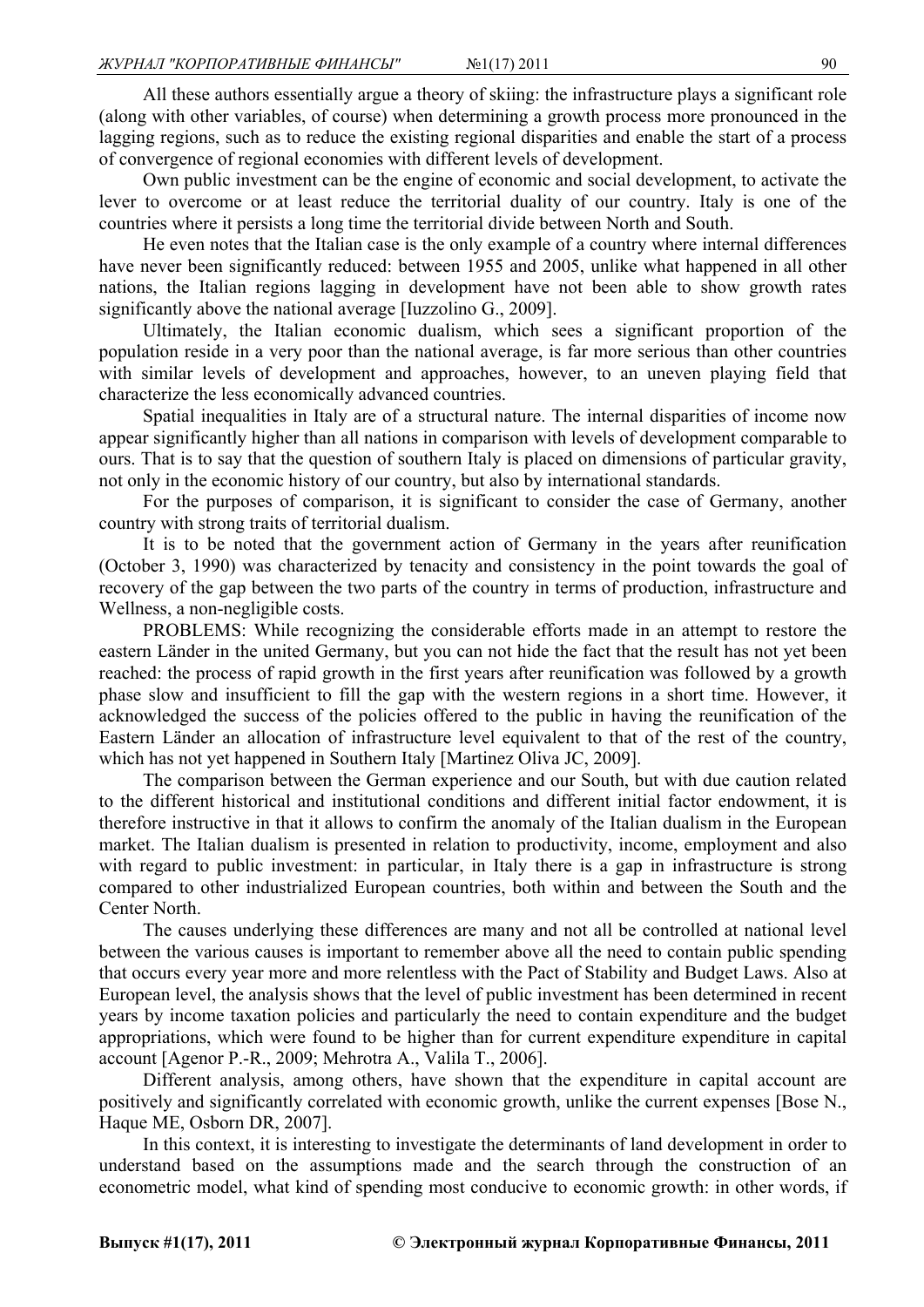# **References**

- 1. Agenòr, P.-R. (2009), Infrastructure Investment and Maintenance Expenditure: Optimal Allocation Rules in a Growing Economy, Journal of Public economic Theory, 11(2) (2009) 233-250.
- 2. Aschauer, D. (1989a), Is Public Expenditure Productive?, Journal of Monetary Economics, 23 (1989a) 177-200.
- 3. Aschauer, D. (1989b), Does Public Capital Crowd Out Private Capital?, Journal of Monetary Economics, 24 (1989b) 171-188.
- 4. Atukuren, E. (2005), Interactions Between Public and Private Investment: Evidence from Developing Countries, Kyklos, 58(3) (2005) 307-330.
- 5. Aubert, S., Stephan, A. (2000), Regionale Infrastruktur Politik und ihre Auswirkung auf die Produktivität: ein Vergleich von Deutschland und Frankreich, Berlin: Wissenschaftszentrum, (2000).
- 6. Baldi, L. (2005), Investimenti: le disposizioni della finanziaria 2005 in materia di finanziamento, Azienditalia, 8 (2005) 509.
- 7. Baltagi, Badi, H. (2001), Econometric Analysis of Panel Data, Chichester: John Wiley & Sons, (2001).
- 8. Barbero, M. (2005), Golden Rule: non è tutt'oro quel che luccica!, Le Regioni, 4 (2005) 675.
- 9. Barman, TR, Gupta, MR (2010), Public Expenditure. Environment and Economic Growth, Journal of Public economic Theory, 12(6) (2010) 1109-1134.
- 10.Barro, RJ (1991), Economic Growth in a Cross Section of Countries, The Quarterly Journal of Economics, 106(2) (1991) 407-443.
- 11.Barro, RJ, Sala-I-Martin, X. (1992), Convergence, The Journal of Political Economy, 100(2) (1992) 223-251.
- 12.Baxter, M., King, RG (1993), Fiscal Policy in General Equilibrium, American Economic Review, 83(3) (1993) 315-333.
- 13.Biehl, D. (1986), The contribution of infrastructure to regional development: final report, Luxembourg: Office for Official Publications of the European Communities, (1986).
- 14.Bose, N., Haque, ME, Osborn, DR (2007), Public Expenditure and Economic Growth: a disaggregated Analisys for Developing Countries, The Manchester School, 75(5) (2007) 533-556.
- 15.Buscema, S. (1971), Il bilancio, 1, Milano: Giuffrè, (1971).
- 16.Costa-Font, J., Rodriguez-Oreggia, E. (2005), Trade and the Effect of Pubic Investment on Regional Inequalities in Heterogeneously Integrated Areas, The World Economy, 28(6) (2005) 873-891.
- 17.D'Aries, C., D'Atri, A., Mazzara, L. (1998), Enti locali Il sistema informativo contabile, Milano: Ipsoa, (1998).
- 18.D'Aristotile, E. (2000), Gli investimenti negli enti locali: la programmazione, la valutazione, la contabilizzazione, la scelta della fonte di finanziamento, Gorle: Cel, (2000).
- 19.D'Aristotile, E. (2004), La nozione di investimento e indebitamento dopo la legge finanziaria 2004, Azienditalia, 5 (2004) 323.
- 20.D'Aristotile, E. (2009), La nozione di investimento e di indebitamento nelle disposizioni normative riguardanti gli enti locali, in Amatucci, F., Pezzani, F., Vecchi, V. (a cura di) (2009), Le scelte di finanziamento negli enti locali, Milano: Egea, (2009).
- 21.Di Giacinto, V., Micucci, G., Montanaro, P. (2009), Effetti macroeconomici del capitale pubblico: un'analisi su dati regionali, Mezzogiorno e politiche regionali, Banca d'Italia, 2 (2009) 279-317.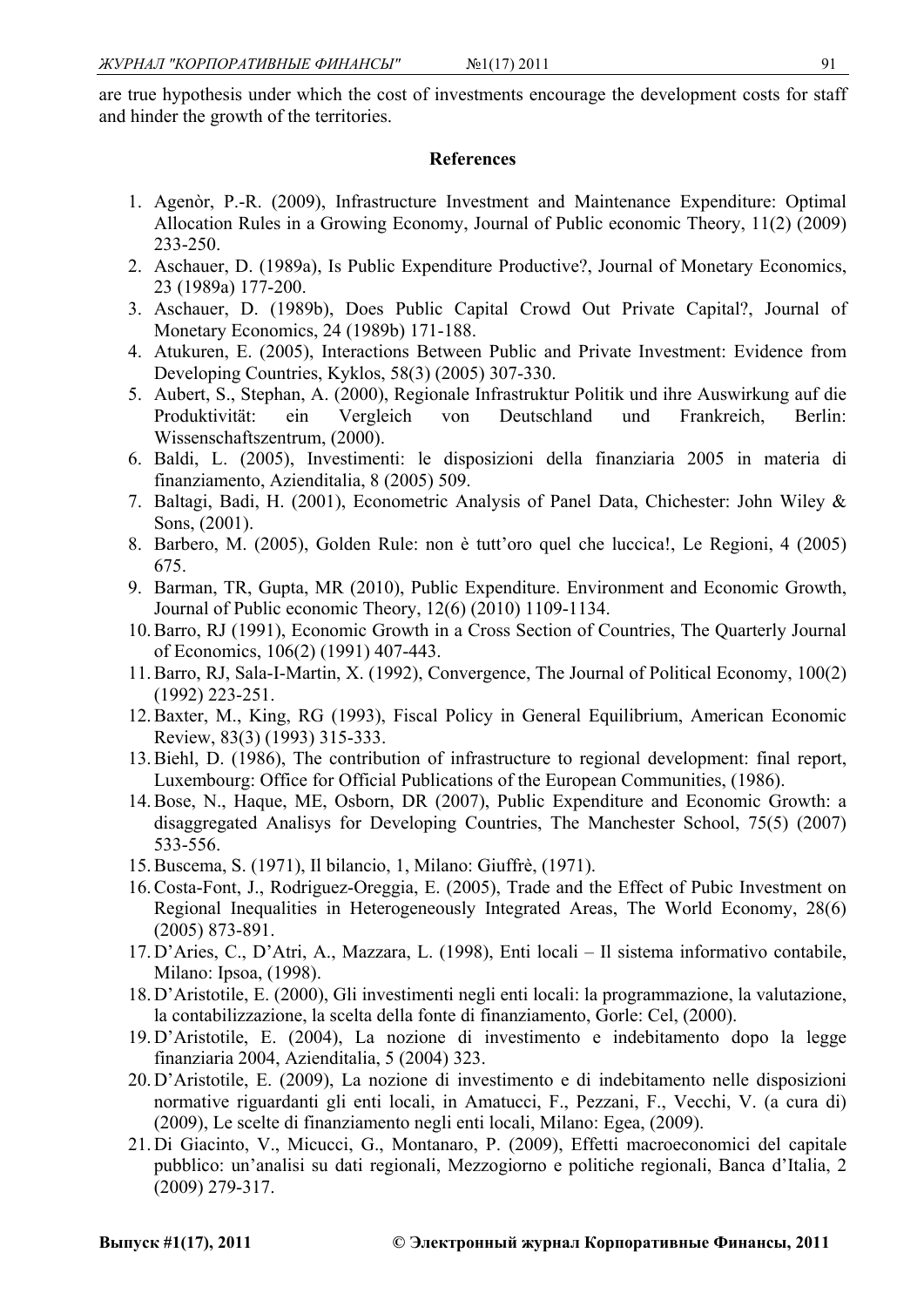- 22.Di Massa, P. (1989), Il finanziamento e la realizzazione delle opere pubbliche negli enti locali, Ceranesi: Maggi, (1989).
- 23.Di Palma, M., Mazziotta, C. (2003), Infrastrutture, competitività e sviluppo: il caso italiano, Economia Italiana, 3 (2003) 534.
- 24.Eberts, RW (1986), Estimating the contribution of urban public infrastructure to regional growth, Working Paper, URL: http://www.clevelandfed.org/research/Workpaper
- 25.Eberts, RW (1990), Public infrastructure and regional economic development, Economic Review, 90(Q1) (1990) 15-27.
- 26. Fabiani, S., Pellegrini, G. (1997), Education, infrastructure, geography and growth: an empirical analysis of the development of italian provinces, Temi di discussione, Roma: Banca d'Italia, 323 (1997).
- 27. Farneti, F. (1998), Gestione e Contabilità dell'ente locale, Santarcangelo di Romagna: Maggioli, (1998).
- 28. Falcone, G. (1998), Il finanziamento degli investimenti negli enti locali, Guida normativa, Gorle: Cel, (1998).
- 29.Giacomelli, P. (1998), Programmazione e finanziamento degli investimenti, Azienditalia, 5(3) (1998) 135-136.
- 30.Giuranno, MG (2009), Regional income Disparity and the Size of the public sector, Journal of Public economic Theory, 11(5) (2009) 667-873.
- 31.Hankla, C., Downs, W. (2010), Decentralisation. Governance and the Structure of Local Political Institutions: Lessons for Reform?, Local Government Studies, 36 (6) (2010) 759- 783.
- 32.Hansen, M. (1965), Unbalanced Growth and Regional Development, Western Economic Journal, 4 (1965) 3-14.
- 33.Hirschmann, OA (1958), The Strategy of Economic Development, London: Yale University Press, (1958).
- 34.Iuzzolino, G. (2009), I divari territoriali di sviluppo in Italia nel confronto internazionale, Mezzogiorno e politiche regionali, Banca d'Italia, 2 (2009) 428.
- 35.Kemmerling, A., Stephan, A. (2002), The Contribution of Local Public Infrastructure to Private Productivity and its Political Economy: Evidence from a Panel of Large German Cities, Public Choice, 113(3-4) (2002) 403-424.
- 36.Marotta, G. (2004), La definizione di spesa in conto capitale e di investimento dopo la legge finanziaria 2004, La Finanza Locale, 5 (2004) 42.
- 37.Martinez Oliva, JC (2009), Riunificazione intertedesca e politiche per la convergenza, Mezzogiorno e politiche regionali, Banca d'Italia, 2 (2009) 479-502.
- 38.Mehrotra, A., Valila, T. (2006), Public Investment in Europe: Evolution and determinants in perspective, Fiscal Studies, 27(4) (2006) 443-471.
- 39.Morese, F. (1982), Metodologia decisionale nella programmazione degli investimenti pubblici, Economia pubblica, 9 (1982) 395.
- 40.ODCEC di Ivrea, Pinerolo e Torino (2008), Il finanziamento degli investimenti negli enti locali, Corso di formazione in materia di enti locali, VI^ giornata, URL: http://www.odc.torino.it/public/convegni/con15541.ppt
- 41. Perloff, HS (1963), How a region grows: area development in the U.S. economy, New York: Committee for economic development, (1963).
- 42.Romp, W., De Haan, J. (2007), Public Capital and Economic Growht: a Critical Survey, Perspektiven der Wirtschaftspolitik, 8(S1) (2007) 6-52.
- 43. Sanchez-Robles, B. (2007), Infrastructure Investment and Growth: some empirical evidence, Contemporary Economic Policy, 16(1) (2007) 98-108.
- 44. Smith, B. (2008), Good governance and development, Public Administration and Development, 28(3) (2008) 251.
- 45. Stock, JH., Watson, MW (2009), Introduzione all'Econometria, Milano: Pearson Education Italia, (2009).